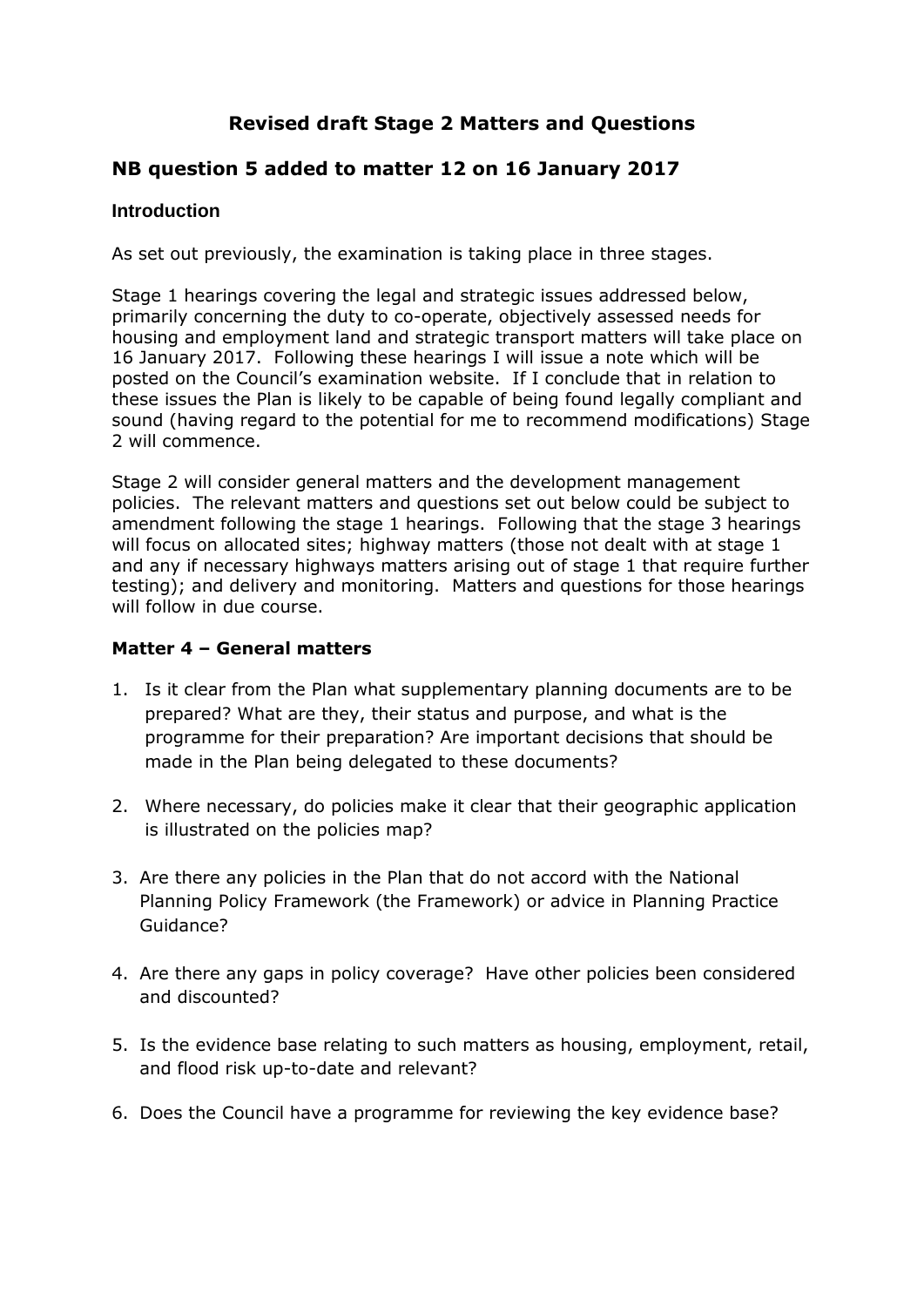7. Overall, has the Plan being prepared with the objective of achieving sustainable development, including the presumption in favour of sustainable development set out in the Framework?

### **Matter 5 – Green Belt**

- 1. Do the exceptional circumstances, as required by paragraph 83 of the Framework, exist to justify the plan's proposed revision of the boundaries of the Green Belt.
- 2. Do the exceptional circumstances, as required by the Framework, to justify the plan's proposed revision of the boundaries of the Green Belt (both the removal of land from the Green Belt and inclusion of additional land in the Green Belt)? Are these sites and their boundaries clearly shown on a map?

#### **Matter 6 – General housing policies**

1. Policies GD1 and SP8 both advise that the Council will implement the Governments optional Technical Standards (THS) and in the case of Policy GD1 reference is made to possible exceeding these standards. Planning Practice Guidance says 'Where a local planning authority (or qualifying body) wishes to require an internal space standard, they should only do so by reference in their Local Plan to the [Nationally Described Space Standard](https://www.gov.uk/government/publications/technical-housing-standards-nationally-described-space-standard)' which is what is being done through these policies.

However the PPG goes on to say that *'where a need for internal space standards is identified, local planning authorities should provide justification for requiring internal space policies. Local planning authorities should take account of the following areas:*

- *need – evidence should be provided on the size and type of dwellings currently being built in the area, to ensure the impacts of adopting space standards can be properly assessed, for example, to consider any potential impact on meeting demand for starter homes.*
- *viability – the impact of adopting the space standard should be considered as part of a plan's viability assessment with account taken of the impact of potentially larger dwellings on land supply. Local planning authorities will also need to consider impacts on affordability where a space standard is to be adopted.*
- *timing – there may need to be a reasonable transitional period following adoption of a new policy on space standards to enable developers to factor the cost of space standards into future land acquisitions'*.

Can you provide evidence of this having been done. Also can you please provide the justification for the requirement in Policy GD1(j) to 'where possible, exceed the nationally described space standards'.

- 2. In May 2016 some notes were added to the table in the THS. Do the Council intend to add them to appendix c?
- 3. Have the space standards been taken into account in the viability assessment?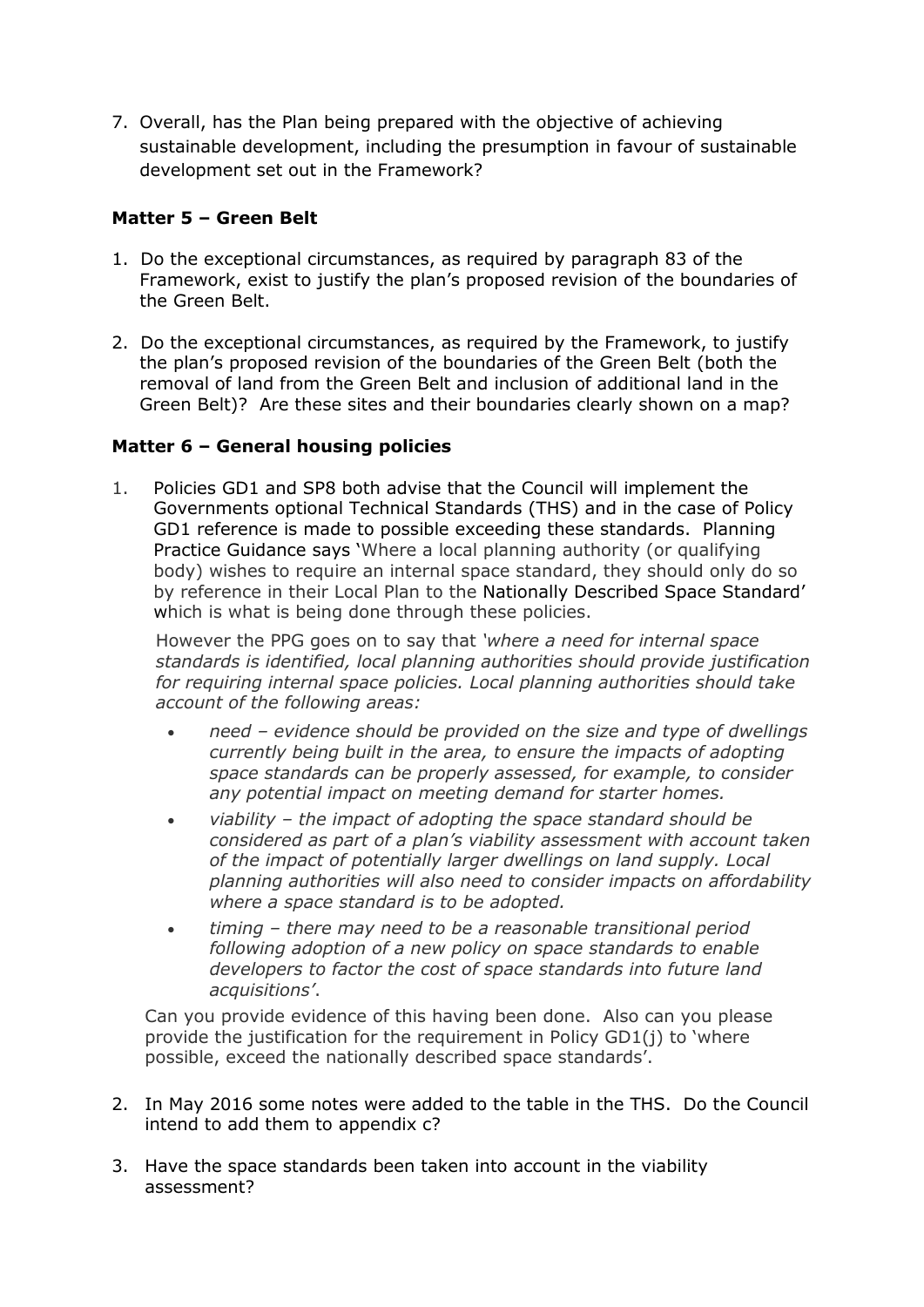- 4. Has the impact on affordable homes been considered? Policy HO11 seeks to ensure that at least 50% of all new dwellings are Category 2: wheelchair accessible and adaptable. National Planning Practice Guidance advises that Local planning authorities should take account of evidence that demonstrates a clear need for housing for people with specific housing needs and plan to meet this need. Has the Council carried out a needs assessment? If so please provide the evidence to support this? Has the cost of providing it been included in viability testing?
- 5. Is there a need to restrict houses in multiple occupation in the borough?
- 6. What evidence is there for the need for self-build plots on some allocated housing sites, as required by paragraph 159 of the National Planning Policy Framework? Does the evidence correlate with the quantum being required?

#### **Matter 7 – Affordable housing**

- 1. Is it proposed that the Council will build affordable housing on some of the allocated sites, or different ones?
- 2. Is Policy HO8 sufficiently clear about whether units will be for social rent or affordable rent?
- 3. Has the Council considered having a Starter Homes exception site policy in the Plan, as set out in Planning Practice Guidance (Paragraph: 001 Reference ID: 55-001-20150318), as a way of addressing some of the affordability issues in the borough? If not why not?
- 4. There appears to be a discrepancy between the affordable housing targets in Policies SP7 and HO7, with SP7 seeking 40% affordable housing, but policy HO7 applying targets of 25% and 30% (depending on whether the site is previously developed). Can the Council please advise how this will be remedied.
- 5. How have these targets been arrived at and are they likely to affect viability?
- 6. Should the tenure mix be more prescriptive?
- 7. Policies SP7 and HO7 seek affordable housing as part of all residential development. The Court of Appeal judgement of 11 May 2016 (SS v W Berks DC and Reading BC) concerned national policy on thresholds for planning obligations for affordable housing and tariff style contributions. The effect of the judgement is that the policies in the Written Ministerial Statement of 28 Nov 2014 are once again national policy. The WMS states that affordable housing and tariff style contributions should not be sought for sites of 10 units or less (or 5 in designated rural areas). I note from the Council's response to my initial questions that they are seeking to retain this policy despite its divergence from national policy. Since this approach is a departure from national planning policy the Council will need to demonstrate the exceptional circumstances that exist in Stevenage to warrant this. This could be a combination of factors, but they must be clearly set out and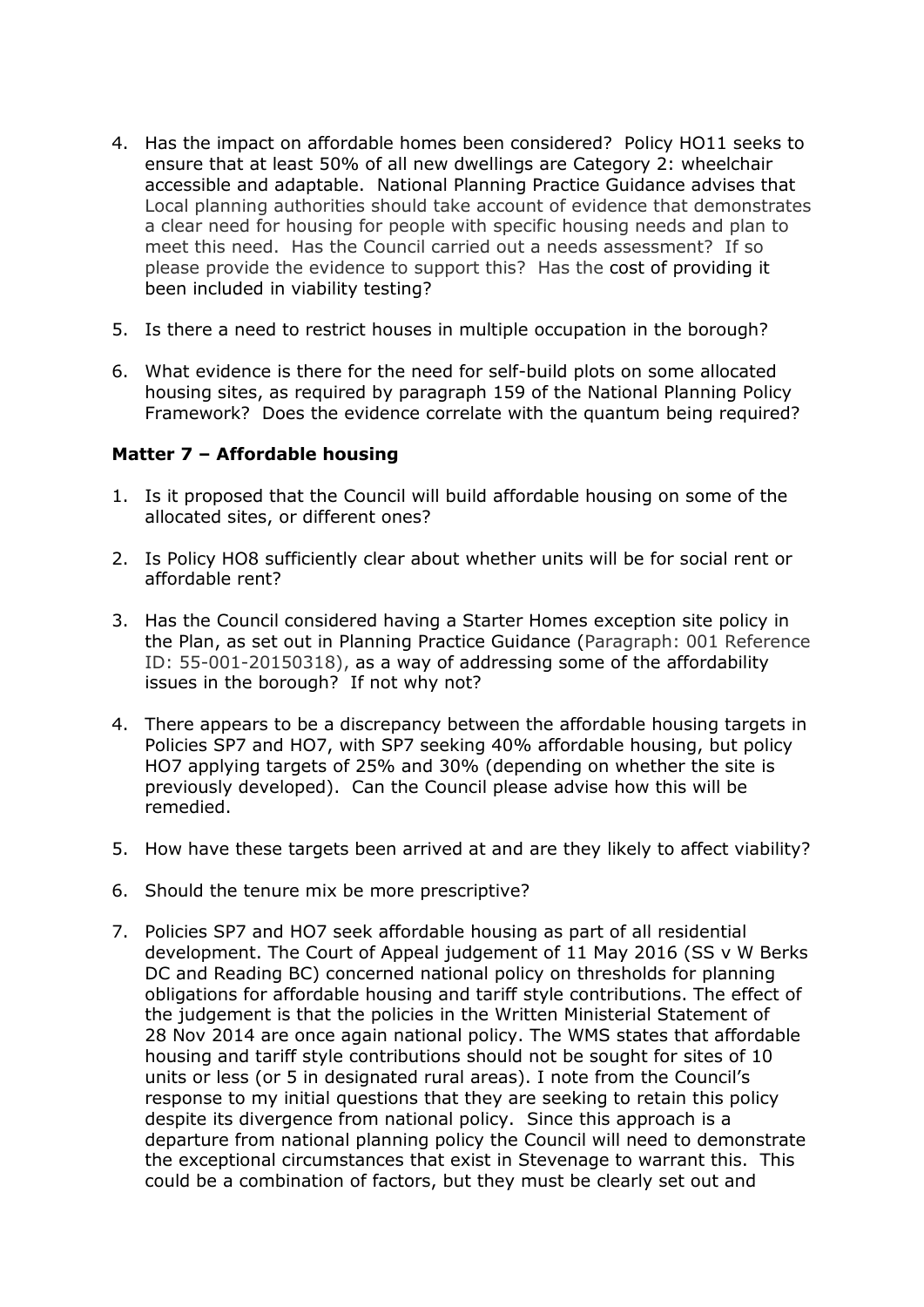evidenced for me to be able to take them into account when deciding whether the Council's approach to affordable housing represents a soundness issue.

#### **Matter 8 – Gypsies and travellers**

1. Planning Policy for Traveller Sites says at paragraph 24 that *'local planning authorities should consider the following issues amongst other relevant matters when considering planning applications for traveller sites... that they should determine applications for sites from any travellers and not just those with local connections'.* However criterion 'a' of Policy HO13 requires applicants seeking gypsy and traveller accommodation on unallocated sites in the borough to demonstrate a local need for accommodation. As such the policy does not accord with National Planning Policy. In this context, is the Council likely to want to amend the Plan?

NB discussion about the gypsy and traveller site allocated in the Plan will take place at the stage 3 hearings.

#### **Matter 9 – Retail and town centre issues**

- 1. Does the approach to retail planning in the Plan accord with the principles set out in the Framework in relation to the vitality of town centres?
- 2. Is the town centre boundary accurately defined?
- 3. Should it be extended as suggested by some representors?
- 4. Have the primary and secondary frontages in policy TC8 been properly defined?
- 5. What is the justification for a total ban of A5 uses in policy TC10?
- 6. What evidence is there to support the new convenience retail provision set out in policy TC11? Have the traffic impacts being modelled?
- 7. Policy TC13 sets floorspace thresholds, above which an impact assessment will be required for main town centre uses outside the town centre. How were these thresholds arrived at and are they justified?
- 8. Why is a floorspace threshold set for town centre uses in the town centre (policy TC13 a.)?
- 9. Should the policies relating to the Major Opportunity Areas be more prescriptive in terms of the amount of floorspace that will be permitted for some use classes, such as A1, A3 and A4?
- 10. Has the potential effect of the retail policies in the Plan on Welwyn Garden City town centre been considered? If, so what were the findings?

#### **Matter 10 – Employment**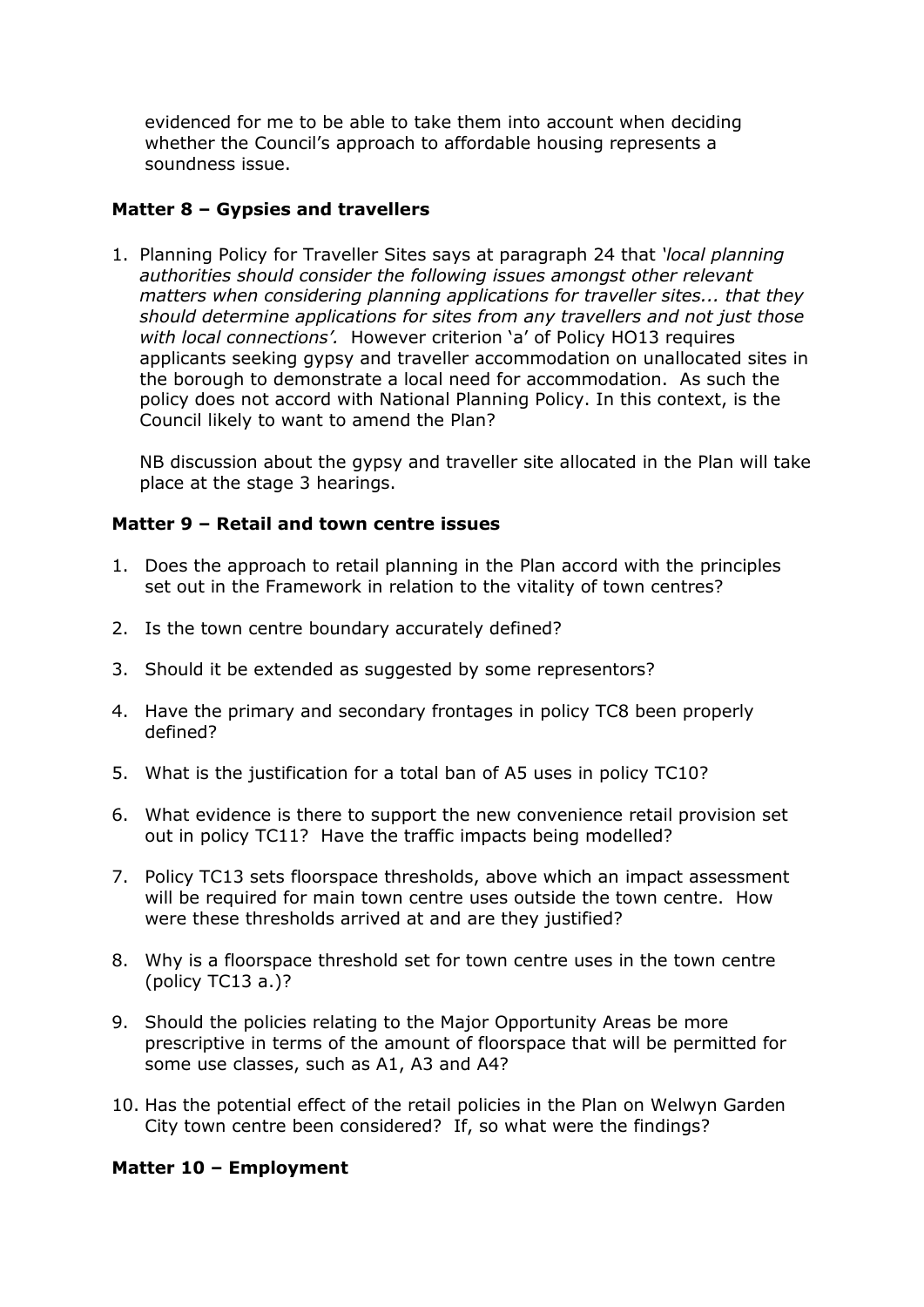- 1. Paragraph 2.55 of the Employment Technical Paper (CD TP1) says that at least one further iteration of the East of England Forecasting Modelling is anticipated prior to the Plan's examination. Has this been published and if so what were the key findings in relation to Stevenage and this Plan? Are there any serious implications for this Plan?
- 2. Would any employment land be lost to other uses as a result of any policies in the Plan? If so what is the justification for this?
- 3. Are the proposed employment and mixed use site allocations appropriate and justified in the light of potential constraints, infrastructure requirements and adverse impacts?
- 4. What are the implications of the identified employment land needs not being met within the Borough's boundaries?
- 5. What are the implications of Welwyn Garden City refusing to assist with providing employment land to meet some of the unmet demand from Stevenage Borough?
- 6. Does this have implications for Central Bedfordshire and North Hertfordshire who have agreed to assist in this regard?
- 7. Do they now need to contribute more than previously agreed and if so has this been discussed?
- 8. Does this need to be reflected in the Plan?

#### **Matter 11 – Community facilities**

- 1. What consideration has been given to the increase in demand for medical facilities as a result of the increase in population during the Plan period?
- 2. What new facilities are proposed and what is the justification for them?
- 3. How will they be funded and is any of the funding in doubt or subject to viability testing?
- 4. Is there a need for any additional faith/spiritual facilities?
- 5. Is the relocation of the Arts and Leisure centre justified?
- 6. What consideration has been given the to the increase in demand for educational provision as a result in the increase in new homes and increased population during the Plan period and what increase in places is planned?
- 7. Is the proposed provision justified and based on a sound evidence base?
- 8. Should the Plan make provision for a hospice as suggested by some representors?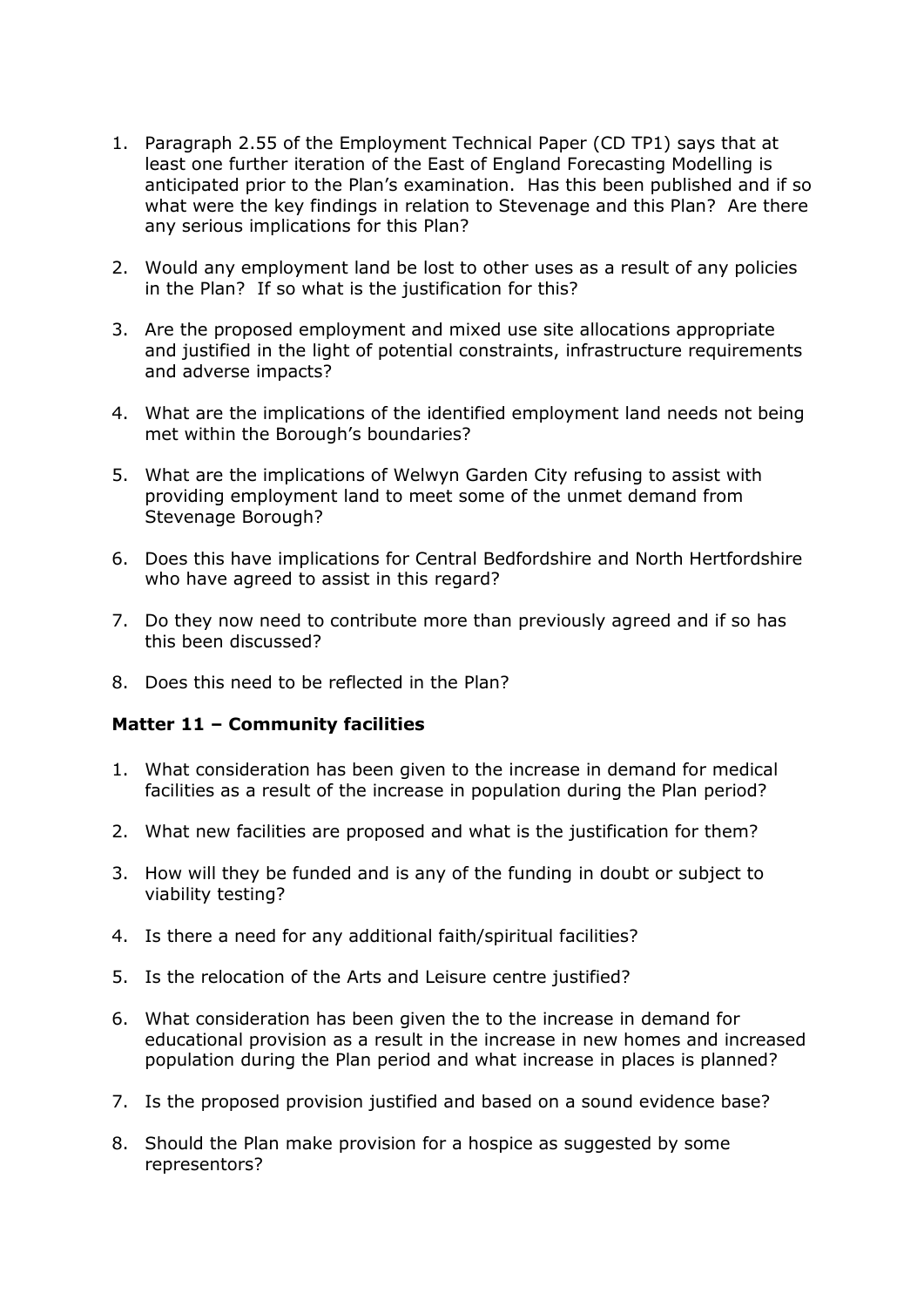#### **Matter 12 – The natural and historic environment**

- 1. Has the Plan had regard to heritage assets, including the statutory test set out in S66(1) of the Planning (Listed Buildings and Conservation Areas) Act 1990?
- 2. Are the policies in accordance with the advice in the Framework in relation to historic environment?
- 3. Should the Areas of Archaeological significance in Policy NH9 include Norton Green?
- 4. There is a significant amount of local objection to the development of land referred to locally as 'Forster Country'. Has an assessment of the impact of development promoted through the Plan on the landscape character in this part of the Borough been considered? If so what were the findings?
- 5. Are the policies in the Plan relating to Green Infrastructure justified and effective?

#### **Matter 13 - Drainage/wastewater, flooding and pollution**

- 1. What are the implications on housing delivery of capacity issues at Rye Mead Sewerage Treatment Works?
- 2. Is there a long term strategy for dealing with this matter so that it does not stall development?
- 3. Is there a water supply issue that could restrict the scale of new development in the borough?
- 4. Should the Plan make reference to the need for developers to contribute towards Water Framework Directive actions on sites adjacent to watercourses and improve the quality of water that enters groundwater aquifers across the borough?
- 5. What were the key findings of the Flood Risk Assessment (FRA) carried out to inform the Plan?
- 6. Does the Plan accord with the recommendations in the FRA?
- 7. Are any of the allocated sites located within flood zones 2 or 3?
- 8. Is the threshold for providing SUDS set at the correct level?
- 9. Should policy FP7 include reference to water pollution?